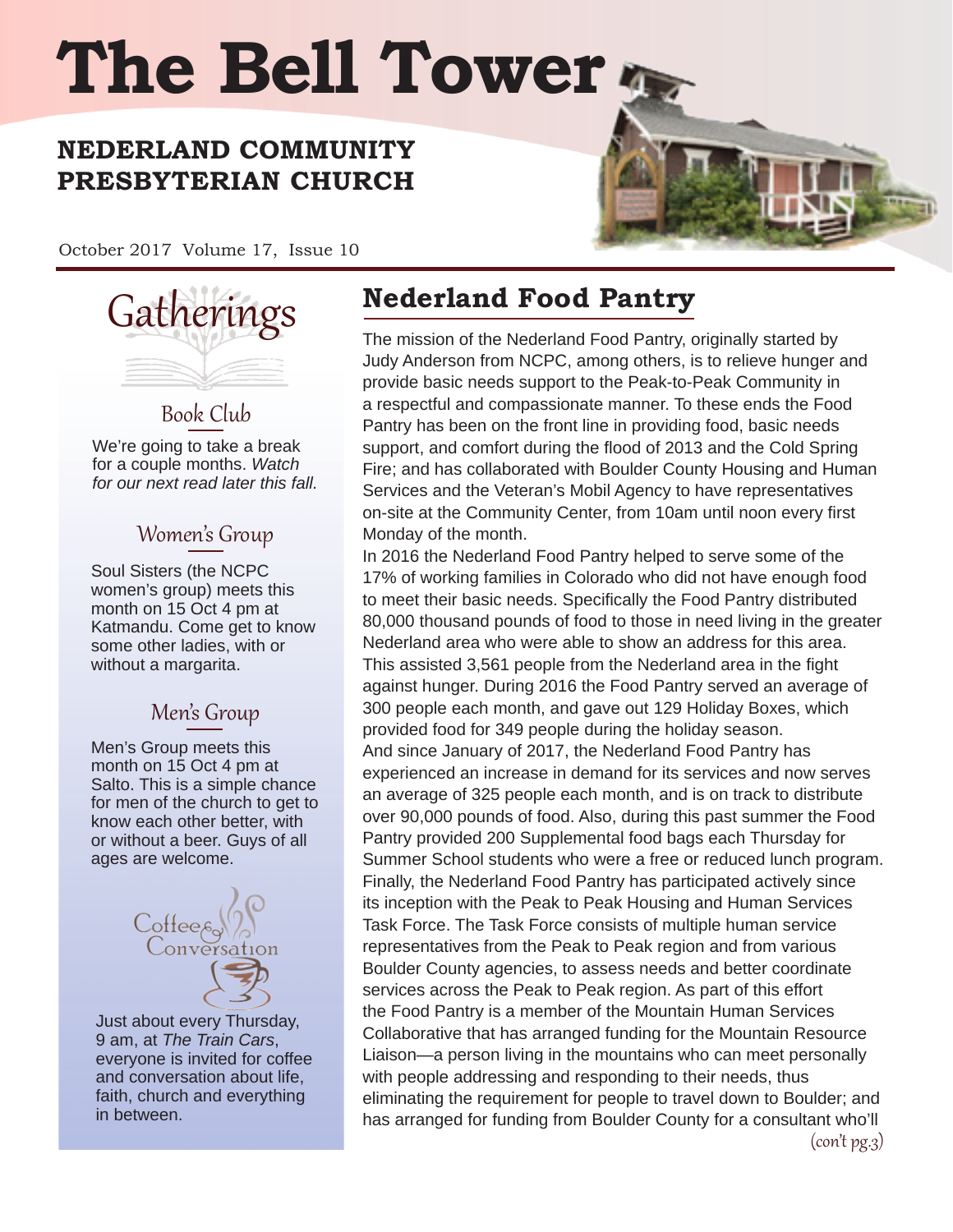

# **Tommorrow Night!**

Come one come all! Join us for a fun night with your neighbors, doing something together that will provide food for hungry people. Rise Against Hunger's meal packaging program is a volunteerbased initiative that coordinates the assembly-line packaging of highly nutritious dehydrated meals comprised of rice, soy, vegetables, and 23 essential vitamins and minerals. Since the inception of the meal packaging program in December 2005, millions of meals have been used primarily to support school feeding programs in developing countries. Hunger is the common thread among the world's most challenging issues. Targeting hunger—specifically by supporting school feeding programs leverages support to other causes including poverty, disease, education, and the welfare of women and children. Nederland Community Church has joined the community to pack 21,000 meals over the last couple years, and we will be at it again, **5 Oct 6pm at TEENS, Inc. - 151 East St., Nederland**

# **Children's Ministry**

Sunday School continues each week at 9 am! Bring your young ones to Sara, so they can learn the lessons of the Bible and the example of Jesus!

We always have a message for children in worship, and usually offer childcare afterwards, with fun educational activities. This month we are starting a new program, Family First Sundays. On the first Sunday of each month we will welcome the kids to stay in worship. Sermons will be shorter. Youngsters will be invited to learn about and join in Communion. We'll have extra coloring pages and worksheets in the pews. We'll know it's working when the youngsters raise their hands to ask for prayer!

Family First Sundays will start slowly, with Sara taking the kids out during the sermon on 1 October (to finish their kitchen project), then bringing them back to hang out with their families. Maybe eventually we'll get to the point of having a table in the sanctuary for them to be at once a month—a 'pray-ground' at which to learn a little more about faith. But we won't rush them, or your patience.

Yes, there will be moments of distraction. Yes, it will take some time to train them. Yes, it could take Hansen some time to shape worship better for young people to be involved. But eventually, we hope, that because we have pledged to nurture and care for their journey of faith, people of all ages will feel comfortable and have their own way to participate through the first worship of each month.

# Memorial Service



*Frank Lutz's Memorial Service will be on Saturday, 7 October, 2 pm at NCPC, with a reception afterwards. Susan appreciates all your prayers and cards. Memorial gifts in Frank's honor can be sent to the Boulder Humane Society, Nederland Area Seniors, or the Nederland Community Presbyterian Church.* 

### Fellowship Time

Have you been looking for a way to serve at church, but can't make a long term commitment? Arranging the fellowship time after worship is for you! Sign up on the sheet outside the kitchen, or contact BG with any questions.(303-748-9172, bbrooksrmn@aol.com).

#### **CHURCH ONLINE........**

Check out the church website (www.nederlandcpc.org) and our Facebook page (www.facebook. com/nederlandcpc) for recorded sermons, videos of special worship music, pictures and stories about the life of the church, articles about religion, & plenty more!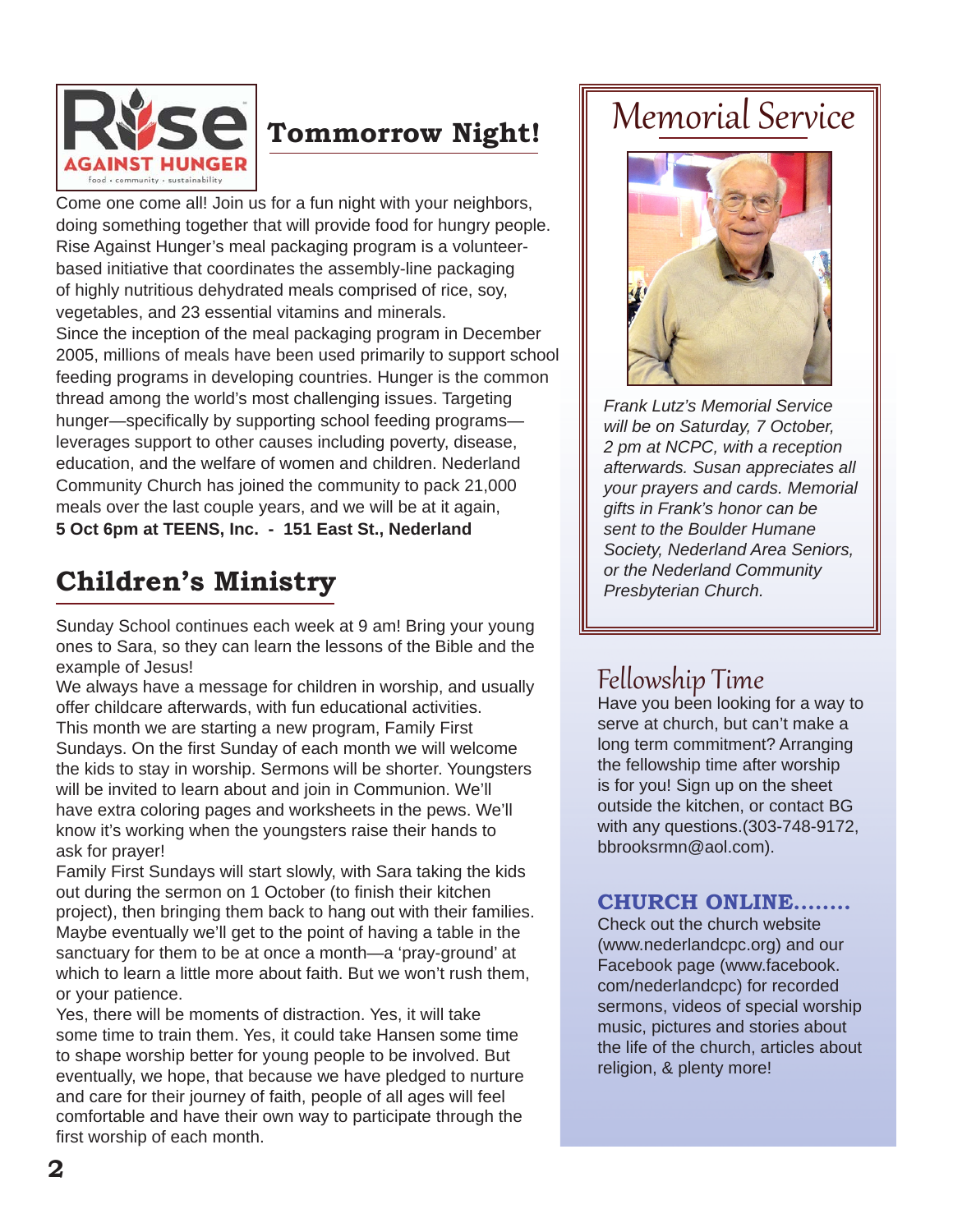# Welcome to Jukka!



Congratulations to Jukka Pawley (pronounced you-ka), who will be starting this month as our new Director of Music Ministries! Jukka grew up in an evangelical missionary home, and took part in church music of all kinds: orchestra, choir, and band. After sharing his gifts of singing and violin as a child, he moved to Finland as a teenager to study the violin more seriously. As an adult he has played and sung in many contexts, has taught children's choirs, and does now teach music lessons at Brightwood. He knows a wide array of sacred music, and is even enrolled back in school to become a funeral director.

Jukka (say it again to yourself, 'you-ka') believes that music is part of the way for folks to heal and to understand God. *"It is my belief that God speaks through music and it would be my honor to be of service to this community church."*

We are going to figure out some details over the next few weeks (when is practice, how often do we practice), so if you are interested in trying out choir—sing loud, it's a big world watch for more news!

# Congratulations~~~~~ Congratulations to Isabella and

Jackson Watts for their baptism last month! Parents Bob and Cari pledged to raise them knowing that God is on their side, and the church promised to nurture and care for them in love!

#### (con't from pg.1)

evaluate the needs of communities across the entire Peak to Peak region with the longer term intention of working with all necessary agencies to arrange for ways to satisfy those unmet needs. **You can continue to support the Food Pantry at their upcoming fundraiser!**

## **Stewardship Season**

#### Dear NCPC Community,

Since becoming elder for finance at Nederland Community Presbyterian Church, I have grown… a lot. You might recall the times I stood up in church and apologized before asking for your financial support of a mission project or our annual budget. With the help of presbytery workshops, the writings of theologian Henri Nouwen, conversations with Hansen, and much self-reflection, my approach to stewardship has evolved from 'fearful' to 'gratitude'. Let me explain.

Many of you know that 2016 was a stressful year for my family: We lost two very important family members; after living in the mountains for 25 years we moved down the hill; Luke had surgery following a hockey 'incident'; and, like many of you, we spent five days evacuated from home during the Cold Springs fire. When things finally calmed down, I realized that, despite the grief and stress, I was still incredibly blessed. That's when I understood that being grateful is about taking a wider view of things. Yes, I deeply miss my dad and my brother, but both live on in the stories and lessons and memories I hold in my heart. And while we miss living at 8,200 ft, we now have a huge vegetable garden and enough house projects to keep us out of trouble for years!

My 'attitude of gratitude' definitely extends to our church community. I am grateful for the wisdom and guidance of our seniors, for the families with young kids who bring bright energy into our building, for empty nesters who, like Dan and me, are rediscovering their 'pre-kid' relationships, and for each person who brings their unique perspective into our little brown church with the bell. Frequently I marvel at the generosity of those who give their time and resources to local mission work that makes the mountain region a better place, as well as those who seek to affect change internationally. Once again, it is stewardship time at NCPC. When you consider whether and how much to pledge this year, please pray and contemplate all the blessings in your life. Recognize your gifts from God. Think about how the church has affected your life, and the lives of your neighbors. Consider how different our community would be without the church. Then, be excited to fill out your pledge form, not out of compulsion, but in cheerful gratitude for the abundance that God has given to you.

Watch your mailbox for a pledge form, or pick one up in the back of the sanctuary. Thank you for your continued support of all that we do here, to serve and love our God and neighborhood.

*~ Marylou Harrison Elder for Finance*